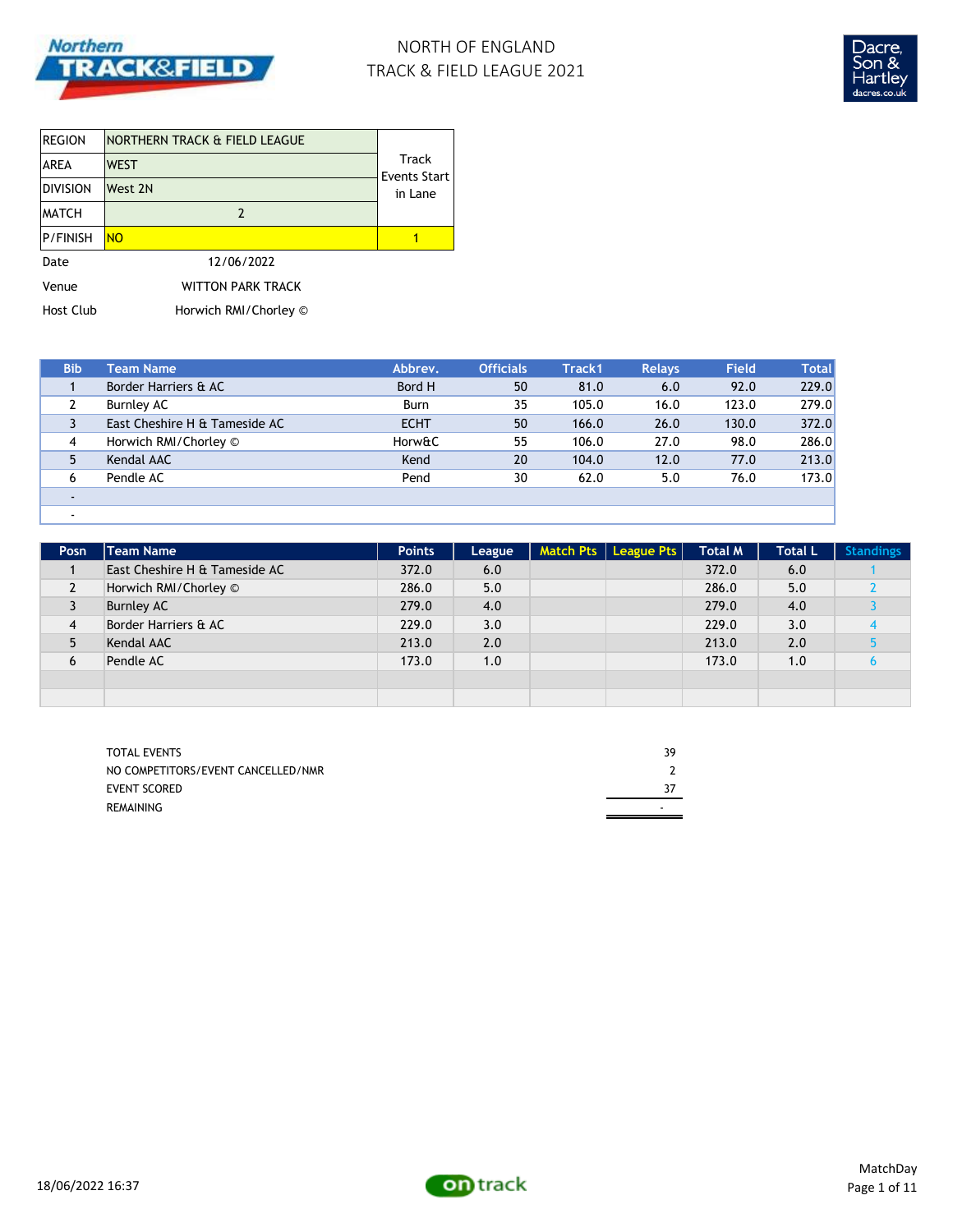



**Match 2 12/06/2022**

### **West 2N WITTON PARK TRACK**

|                   | 100m Men A<br>Wind |                         |             |         | 100m Men B |    |                         | Wind        |         |
|-------------------|--------------------|-------------------------|-------------|---------|------------|----|-------------------------|-------------|---------|
|                   |                    | Posn No. Athlete        | Club        | Perf    |            |    | Posn No. Athlete        | Club        | Perf    |
| 1                 | 6                  | Luke RAMSDEN            | Pend        | 10.7    | 1          |    | 22 Robbie SMEDLEY (U17) | Burn        | 11.6    |
| $\mathbf{2}$      | 5                  | James BOWEN (U20)       | Kend        | 11.7    | 2          |    | 44 Joe BECKETT (U17)    | Horw&C      | 12.6    |
| 3                 | 4                  | Nathan HARGREAVES (U20) | Horw&C      | 12.0    | 3          |    | 66 Kieran BOWDEN (U17)  | Pend        | 13.0    |
| 4                 | 2                  | Joshua WADDINGTON       | Burn        | 12.5    | 4          |    | 55 David BARLOW         | Kend        | 13.4    |
| 5                 | $\mathbf{1}$       | Peter CAMPBELL          | Bord H      | 15.0    | 5          |    |                         |             |         |
| 6                 |                    |                         |             |         | 6          |    |                         |             |         |
| 7                 |                    |                         |             |         | 7          |    |                         |             |         |
| 8                 |                    |                         |             |         | 8          |    |                         |             |         |
| <b>200m Men A</b> |                    |                         | Wind        |         | 200m Men B |    |                         | Wind        |         |
|                   |                    | Posn No. Athlete        | Club        | Perf    |            |    | Posn No. Athlete        | Club        | Perf    |
| 1                 | 6                  | Luke RAMSDEN            | Pend        | 22.4    | 1          |    | 22 Joshua WADDINGTON    | Burn        | 26.3    |
| $\overline{2}$    | 2                  | Osasu AGHO-PETER (U20)  | Burn        | 23.9    | 2          |    | 44 Joe BECKETT (U17)    | Horw&C      | 26.6    |
| 3                 | 4                  | Omotoysi OSIJONWO (U20) | Horw&C      | 25.7    | 3          |    |                         |             |         |
| 4                 | 5.                 | David BARLOW            | Kend        | 28.7    | 4          |    |                         |             |         |
| 5                 |                    |                         |             |         | 5          |    |                         |             |         |
| 6                 |                    |                         |             |         | 6          |    |                         |             |         |
| 7                 |                    |                         |             |         | 7          |    |                         |             |         |
| 8                 |                    |                         |             |         | 8          |    |                         |             |         |
| 400m Men A        |                    |                         |             |         |            |    |                         |             |         |
|                   |                    |                         |             |         | 400m Men B |    |                         |             |         |
|                   |                    | Posn No. Athlete        | Club        | Perf    |            |    | Posn No. Athlete        | Club        | Perf    |
| 1                 | 3                  | George LEWIS            | <b>ECHT</b> | 54.5    | 1          |    | 22 Robbie SMEDLEY (U17) | Burn        | 59.0    |
| $\mathbf{2}$      | 2                  | Osasu AGHO-PETER (U20)  | Burn        | 54.8    | 2          |    | 33 Ethan SYKES (U17)    | <b>ECHT</b> | 59.4    |
| 3                 | 4                  | Nathan HARGREAVES (U20) | Horw&C      | 55.5    | 3          |    | 44 Stephen WIBBERLEY    | Horw&C      | 63.5    |
| 4                 | 5                  | Harry BOWEN (U20)       | Kend        | 55.8    | 4          |    | 55 David BARLOW         | Kend        | 71.0    |
| 5                 | $\mathbf{1}$       | Peter CAMPBELL          | Bord H      | 83.6    | 5          |    |                         |             |         |
| 6                 |                    |                         |             |         | 6          |    |                         |             |         |
| 7                 |                    |                         |             |         | 7          |    |                         |             |         |
| 8                 |                    |                         |             |         | 8          |    |                         |             |         |
| 800m Men A        |                    |                         |             |         | 800m Men B |    |                         |             |         |
|                   |                    | Posn No. Athlete        | Club        | Perf    |            |    | Posn No. Athlete        | Club        | Perf    |
| 1                 | 3                  | Joseph HUDAK            | <b>ECHT</b> | 02:04.8 | 1          |    | 22 Nathan GREEN (U20)   | Burn        | 02:22.9 |
| $\mathbf{2}$      | 2                  | Danny FLEMING           | Burn        | 02:06.1 | 2          | 55 | Joe TODD                | Kend        | 02:25.3 |
| 3                 | 5                  | James BOWEN (U20)       | Kend        | 02:09.7 | 3          |    | 33 Dennis THOMAS        | <b>ECHT</b> | 02:39.4 |
| 4                 | 4                  | Stephen WIBBERLEY       | Horw&C      | 02:22.4 | 4          |    |                         |             |         |
| 5                 |                    |                         |             |         | 5          |    |                         |             |         |
| 6                 |                    |                         |             |         | 6          |    |                         |             |         |
| 7                 |                    |                         |             |         | 7          |    |                         |             |         |

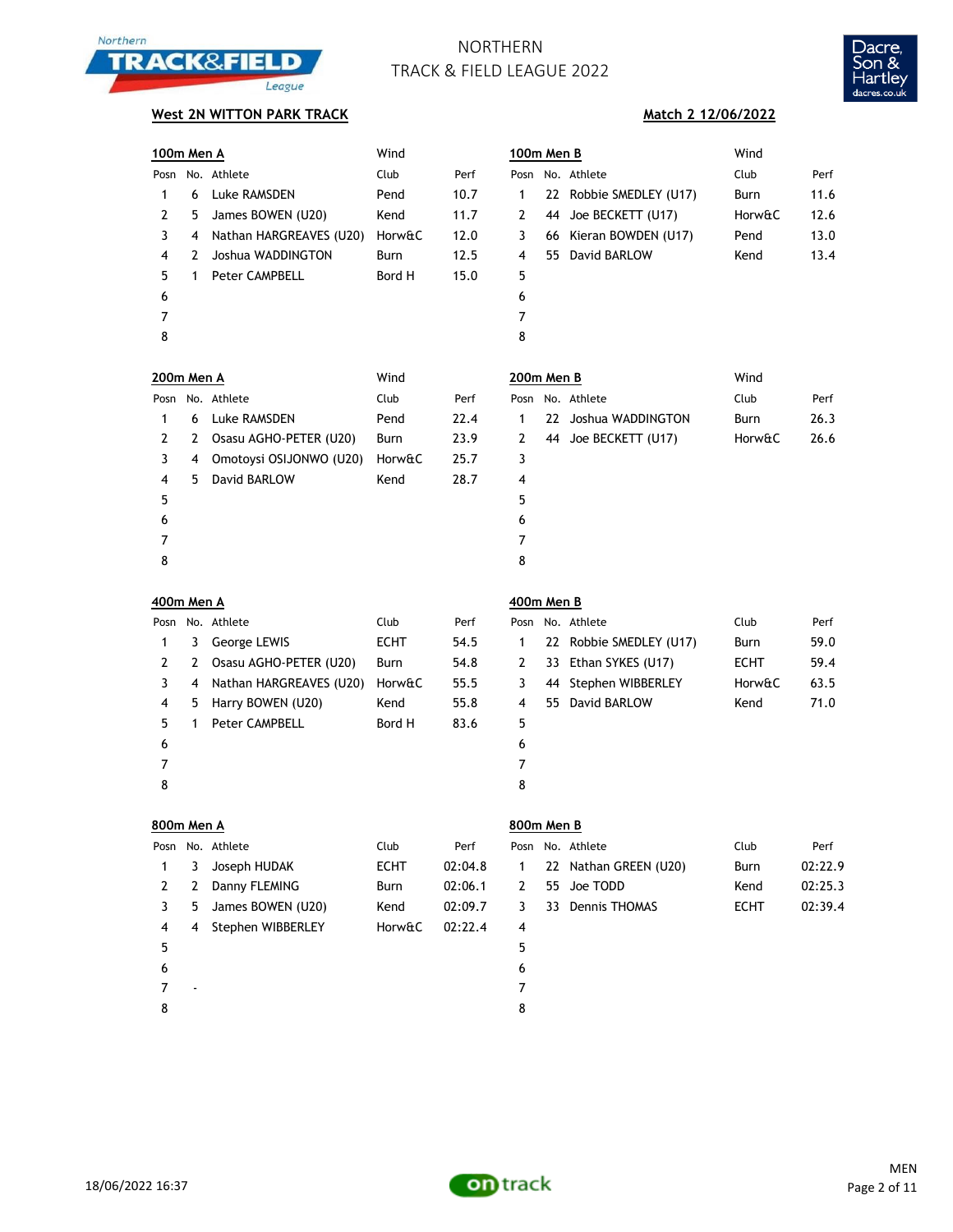



| 1500m Men A             |              |                      |             |         |                         | 1500m Men B |                     |             |         |
|-------------------------|--------------|----------------------|-------------|---------|-------------------------|-------------|---------------------|-------------|---------|
| Posn                    |              | No. Athlete          | Club        | Perf    |                         |             | Posn No. Athlete    | Club        | Perf    |
| 1                       | 3            | Joseph HUDAK         | <b>ECHT</b> | 04:19.6 | 1                       | 33          | Jacob TAYLOR        | <b>ECHT</b> | 04:56.8 |
| $\mathbf{2}$            | 5            | Alasdair RUSSELL     | Kend        | 04:23.1 | 2                       | 55          | Joe TODD            | Kend        | 05:10.2 |
| 3                       | 2            | Nathan GREEN (U20)   | Burn        | 05:11.0 | 3                       |             |                     |             |         |
| $\overline{\mathbf{4}}$ | 4            | Glynne LEVER         | Horw&C      | 06:06.3 | $\overline{\mathbf{4}}$ |             |                     |             |         |
| 5                       |              |                      |             |         | 5                       |             |                     |             |         |
| 6                       |              |                      |             |         | 6                       |             |                     |             |         |
| $\overline{7}$          |              |                      |             |         | $\overline{7}$          |             |                     |             |         |
| 8                       |              |                      |             |         | 8                       |             |                     |             |         |
| 5000m Men A             |              |                      |             |         | 5000m Men B             |             |                     |             |         |
|                         |              | Posn No. Athlete     | Club        | Perf    |                         |             | Posn No. Athlete    | Club        | Perf    |
| 1                       | 5            | Alasdair RUSSELL     | Kend        | 16:13.0 | $\mathbf{1}$            |             | 33 Dennis THOMAS    | <b>ECHT</b> | 18:58.1 |
| $\mathbf{2}$            | 2            | Danny FLEMING        | Burn        | 16:48.1 | $\mathbf{2}$            |             | 55 Stuart MCGURK    | Kend        | 23:52.2 |
| 3                       | 4            | Luke BRINDLE         | Horw&C      | 17:41.2 | 3                       |             |                     |             |         |
| $\overline{\mathbf{4}}$ | 3            | Darren SMITH         | <b>ECHT</b> | 18:58.1 | $\overline{\mathbf{4}}$ |             |                     |             |         |
| 5                       | 1            | Peter CAMPBELL       | Bord H      | 24:29.4 | 5                       |             |                     |             |         |
| 6                       |              |                      |             |         | 6                       |             |                     |             |         |
| $\overline{7}$          |              |                      |             |         | $\overline{7}$          |             |                     |             |         |
| 8                       |              |                      |             |         | 8                       |             |                     |             |         |
|                         |              | 3000m S/Chase Men A  |             |         |                         |             | 3000m S/Chase Men B |             |         |
|                         |              | Posn No. Athlete     | Club        | Perf    |                         |             | Posn No. Athlete    | Club        | Perf    |
| 1                       | 3            | George LEWIS         | <b>ECHT</b> | 12:02.7 | $\mathbf{1}$            |             | 33 Jacob TAYLOR     | <b>ECHT</b> | 12:18.4 |
| $\mathbf{2}$            | 5            | Joe TODD             | Kend        | 12:29.6 | $\overline{2}$          |             |                     |             |         |
| 3                       | $\mathbf{1}$ | Peter CAMPBELL       | Bord H      | 16:09.7 | 3                       |             |                     |             |         |
| $\overline{\mathbf{4}}$ |              |                      |             |         | $\overline{\mathbf{4}}$ |             |                     |             |         |
| 5                       |              |                      |             |         | 5                       |             |                     |             |         |
| 6                       |              |                      |             |         | 6                       |             |                     |             |         |
| $\overline{7}$          |              |                      |             |         | $\overline{7}$          |             |                     |             |         |
| 8                       |              |                      |             |         | 8                       |             |                     |             |         |
|                         |              | 400m Hurdles Men A   |             |         |                         |             | 400m Hurdles Men B  |             |         |
| Posn                    |              | No. Athlete          | Club        | Perf    |                         |             | Posn No. Athlete    | Club        | Perf    |
| $\mathbf{1}$            | 3            | George LEWIS         | <b>ECHT</b> | 67.0    | 1                       |             |                     |             |         |
| $\mathbf{2}$            | 4            | Elliot WHITTLE (U17) | Horw&C      | 69.4    | $\mathbf 2$             |             |                     |             |         |
| 3                       | 2            | John LINAKER         | Burn        | 70.8    | 3                       |             |                     |             |         |
| 4                       |              |                      |             |         | 4                       |             |                     |             |         |
| 5                       |              |                      |             |         | 5                       |             |                     |             |         |
| 6                       |              |                      |             |         | 6                       |             |                     |             |         |
| 7                       |              |                      |             |         | 7                       |             |                     |             |         |
| 8                       |              |                      |             |         | 8                       |             |                     |             |         |

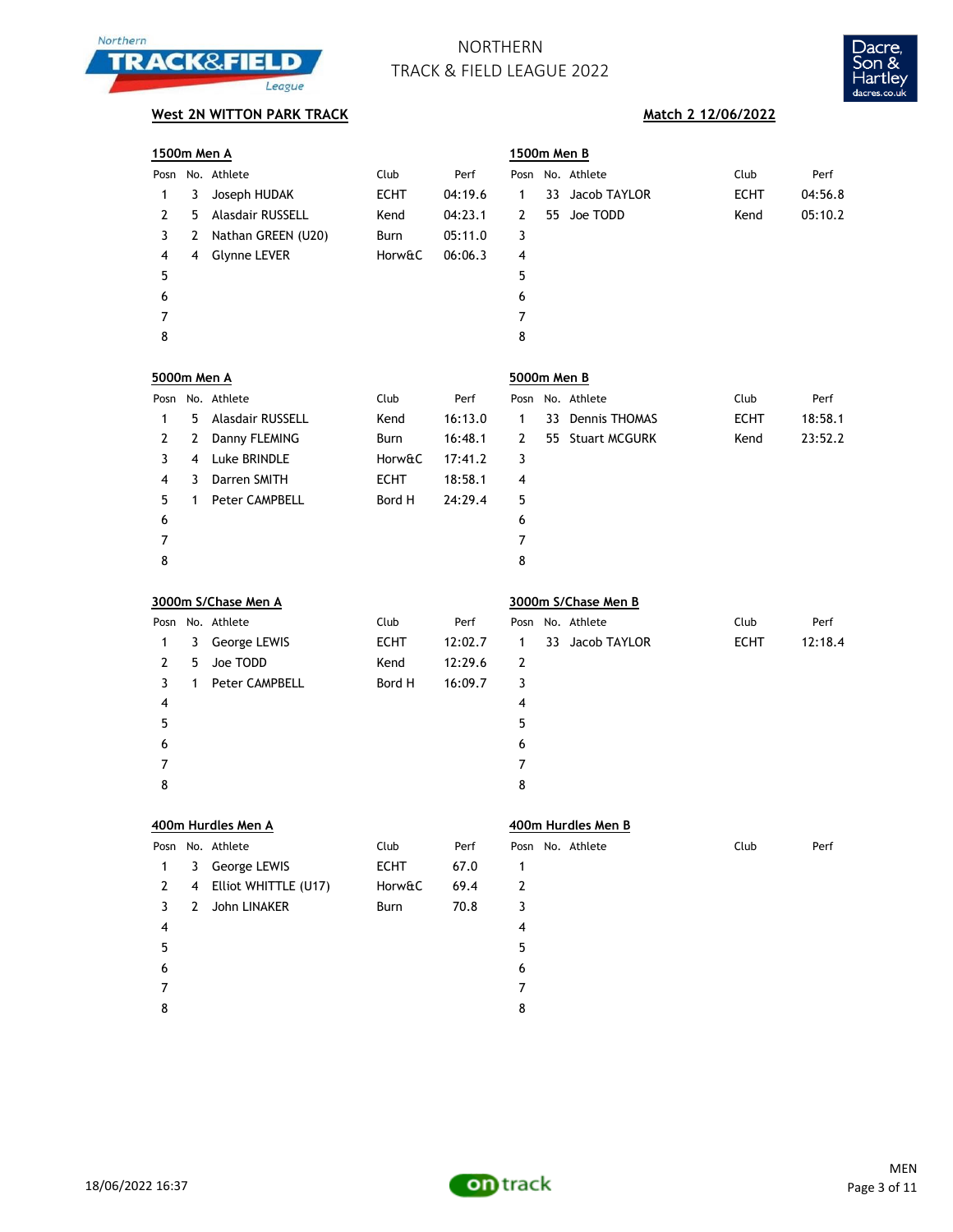



## **West 2N WITTON PARK TRACK Match 2 12/06/2022**

| 110m Hurdles Men A   | Wind |      | 110m Hurdles Men B | Wind |      |  |  |
|----------------------|------|------|--------------------|------|------|--|--|
| Posn No. Athlete     | Club | Perf | Posn No. Athlete   | Club | Perf |  |  |
| James BLACKBURN<br>6 | Pend | 19.3 | 1                  |      |      |  |  |
| 2                    |      |      | 2                  |      |      |  |  |
| 3                    |      |      | 3                  |      |      |  |  |
| 4                    |      |      | 4                  |      |      |  |  |
| 5                    |      |      | 5                  |      |      |  |  |
| 6                    |      |      | 6                  |      |      |  |  |
|                      |      |      |                    |      |      |  |  |
| 8                    |      |      | 8                  |      |      |  |  |
|                      |      |      |                    |      |      |  |  |

| 100m N/S Men A   | Wind | 100m N/S Men B             | Wind         |
|------------------|------|----------------------------|--------------|
| Posn No. Athlete | Club | Posn No. Athlete<br>Perf   | Club<br>Perf |
| -24<br>1.        |      | 12.0<br>14<br>$\mathbf{1}$ | 12.4         |
| 2                |      | 2                          |              |
| 3                |      | 3                          |              |
| 4                |      | 4                          |              |
| 5                |      | 5                          |              |
| 6                |      | 6                          |              |
|                  |      | 7                          |              |
| 8                |      | 8                          |              |

| Long Jump Men A |   |                           | Long Jump Men B |      |      |    |             |
|-----------------|---|---------------------------|-----------------|------|------|----|-------------|
| Posn            |   | Bib Athlete               | Club            | Perf | Posn |    | Bib Athlete |
| 1               | 6 | James BLACKBURN           | Pend            | 6.29 |      |    | 55 James B  |
| 2               | 5 | Harry BOWEN (U20)         | Kend            | 5.78 |      |    | 44 Joe BEC  |
| 3               |   | 4 Omotoysi OSIJONWO (U20) | Horw&C          | 5.63 |      |    | 66 Kieran E |
| 4               |   | 2 Steve GOODWILL          | Burn            | 4.81 | 4    |    | 22 Joshua   |
| 5               | 3 | Stephen MCBURNIE          | ECHT            | 4.35 | 5.   | 11 | Christop    |
| 6               | 1 | <b>Peter CAMPBELL</b>     | Bord H          | 3.30 | 6    |    |             |
| 7               |   |                           |                 |      | 7    |    |             |
| 8               |   |                           |                 |      | 8    |    |             |

| Posn |    | Bib Athlete             | Club        | Perf | Posn           |     | Bib Athlete            | Club        | Perf |
|------|----|-------------------------|-------------|------|----------------|-----|------------------------|-------------|------|
|      | 6  | James BLACKBURN         | Pend        | 6.29 |                |     | 55 James BOWEN (U20)   | Kend        | 5.53 |
|      | 5. | Harry BOWEN (U20)       | Kend        | 5.78 | 2              |     | 44 Joe BECKETT (U17)   | Horw&C      | 4.88 |
|      | 4  | Omotoysi OSIJONWO (U20) | Horw&C      | 5.63 |                |     | 66 Kieran BOWDEN (U17) | Pend        | 4.75 |
| 4    | 2  | Steve GOODWILL          | Burn        | 4.81 | $\overline{4}$ | 22. | Joshua WADDINGTON      | <b>Burn</b> | 3.84 |
| 5.   |    | Stephen MCBURNIE        | <b>ECHT</b> | 4.35 | 5.             |     | 11 Christopher JACK    | Bord H      | 2.80 |
| 6    |    | Peter CAMPBELL          | Bord H      | 3.30 | 6              |     |                        |             |      |
|      |    |                         |             |      |                |     |                        |             |      |
| Ω    |    |                         |             |      | Ω              |     |                        |             |      |

| Posn | Bib Athlete              | Club        | Perf |
|------|--------------------------|-------------|------|
|      | 6 James BLACKBURN        | Pend        | 1.70 |
| 2    | 5 Harry BOWEN (U20)      | Kend        | 1.70 |
| 3    | 2 Osasu AGHO-PETER (U20) | Burn        | 1.55 |
| 4    | 3 George LEWIS           | <b>ECHT</b> | 1.55 |

### **High Jump Men A High Jump Men B**

|  | Posn Bib Athlete           | Club | Perf | Posn | Bib Athlete          | Club | Perf |
|--|----------------------------|------|------|------|----------------------|------|------|
|  | 6 James BLACKBURN          | Pend | 1.70 |      | 33 Jacob TAYLOR      | ECHT | 1.45 |
|  | 2 5 Harry BOWEN (U20)      | Kend | 1.70 | 2.   | 22 Steve GOODWILL    | Burn | 1.45 |
|  | 3 2 Osasu AGHO-PETER (U20) | Burn | 1.55 | 3.   | 55 James BOWEN (U20) | Kend | X.   |

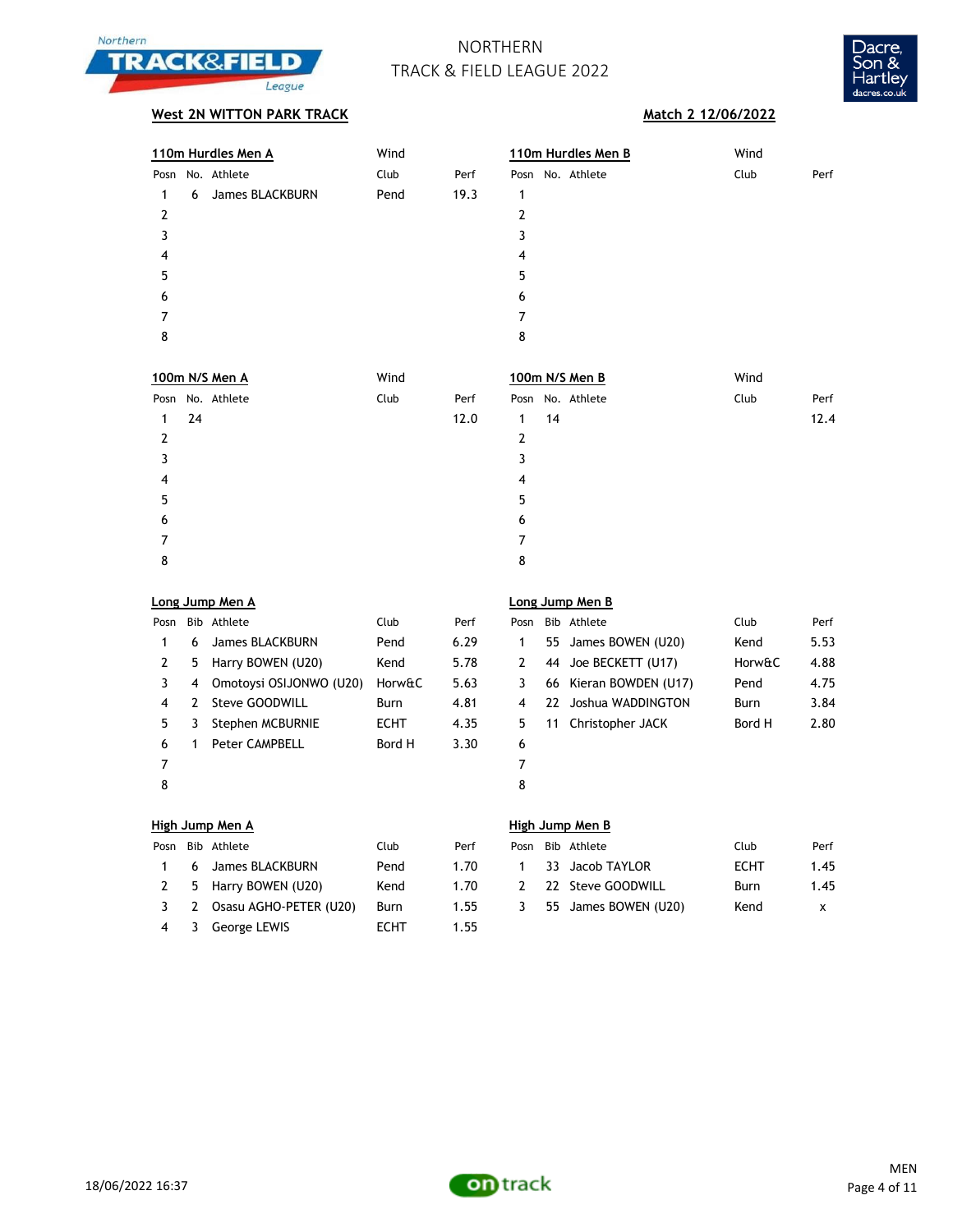



|               |   | Triple Jump Men A |      |       | <b>Triple Jump Men B</b> |  |                 |      |      |  |
|---------------|---|-------------------|------|-------|--------------------------|--|-----------------|------|------|--|
| Posn          |   | Bib Athlete       | Club | Perf  | Posn                     |  | Bib Athlete     | Club | Perf |  |
| 1             | 6 | James BLACKBURN   | Pend | 12.24 | 1                        |  | 22 John LINAKER | Burn | 9.63 |  |
| $\mathcal{L}$ | 2 | Steve GOODWILL    | Burn | 10.12 | $\overline{2}$           |  |                 |      |      |  |
| 3             |   |                   |      |       | 3                        |  |                 |      |      |  |
| 4             |   |                   |      |       | 4                        |  |                 |      |      |  |
| 5             |   |                   |      |       | 5                        |  |                 |      |      |  |
| 6             |   |                   |      |       | 6                        |  |                 |      |      |  |
| 7             |   |                   |      |       | 7                        |  |                 |      |      |  |
| 8             |   |                   |      |       | 8                        |  |                 |      |      |  |
|               |   |                   |      |       |                          |  |                 |      |      |  |
|               |   |                   |      |       |                          |  |                 |      |      |  |

| Pole Vault Men A |                   |        |      |  |  | Pole Vault Men B |      |      |  |  |  |  |  |
|------------------|-------------------|--------|------|--|--|------------------|------|------|--|--|--|--|--|
|                  | Posn Bib Athlete  | Club   | Perf |  |  | Posn Bib Athlete | Club | Perf |  |  |  |  |  |
|                  | 1 4 Rick CORDWELL | Horw&C | 2.55 |  |  |                  |      |      |  |  |  |  |  |

|      | Shot Men A |                      |             |       |                | Shot Men B |                     |             |      |  |  |  |
|------|------------|----------------------|-------------|-------|----------------|------------|---------------------|-------------|------|--|--|--|
| Posn |            | Bib Athlete          | Club        | Perf  | Posn           |            | Bib Athlete         | Club        | Perf |  |  |  |
|      | 2          | Alan PLUMB           | <b>Burn</b> | 10.74 | 1              |            | 44 Rick CORDWELL    | Horw&C      | 7.72 |  |  |  |
| 2    | 6          | James BLACKBURN      | Pend        | 9.36  | 2              |            | 33 Stephen MCBURNIE | <b>ECHT</b> | 6.76 |  |  |  |
| 3    |            | 4 Felix TAYLOR (U20) | Horw&C      | 8.73  | 3              |            | Christopher JACK    | Bord H      | 5.69 |  |  |  |
| 4    | 11         | Kian MARTIN (U20)    | Bord H      | 7.50  | $\overline{4}$ |            |                     |             |      |  |  |  |
| 5    | 3          | <b>Martin LEWIS</b>  | <b>ECHT</b> | 6.91  | 5              |            |                     |             |      |  |  |  |
| 6    |            |                      |             |       | 6              |            |                     |             |      |  |  |  |
| 7    |            |                      |             |       | 7              |            |                     |             |      |  |  |  |
| 8    |            |                      |             |       | 8              |            |                     |             |      |  |  |  |
|      |            |                      |             |       |                |            |                     |             |      |  |  |  |

|               | Discus Men A |                    |             |       |      | Discus Men B |                     |             |       |  |  |  |
|---------------|--------------|--------------------|-------------|-------|------|--------------|---------------------|-------------|-------|--|--|--|
| Posn          |              | Bib Athlete        | Club        | Perf  | Posn |              | Bib Athlete         | Club        | Perf  |  |  |  |
|               | 2            | Alan PLUMB         | Burn        | 27.83 | 1    | 1            | Kian MARTIN (U20)   | Bord H      | 23.99 |  |  |  |
| $\mathcal{L}$ | 11           | Christopher JACK   | Bord H      | 24.76 | 2    |              | 22 Steve GOODWILL   | Burn        | 22.64 |  |  |  |
| 3             | 4            | Felix TAYLOR (U20) | Horw&C      | 23.34 | 3    |              | 44 Rick CORDWELL    | Horw&C      | 20.71 |  |  |  |
| 4             | 33           | Stephen MCBURNIE   | <b>ECHT</b> | 21.30 | 4    | 3.           | <b>Martin LEWIS</b> | <b>ECHT</b> | 18.71 |  |  |  |
| 5             |              |                    |             |       | 5    |              |                     |             |       |  |  |  |
| 6             |              |                    |             |       | 6    |              |                     |             |       |  |  |  |
|               |              |                    |             |       | 7    |              |                     |             |       |  |  |  |
| 8             |              |                    |             |       | 8    |              |                     |             |       |  |  |  |

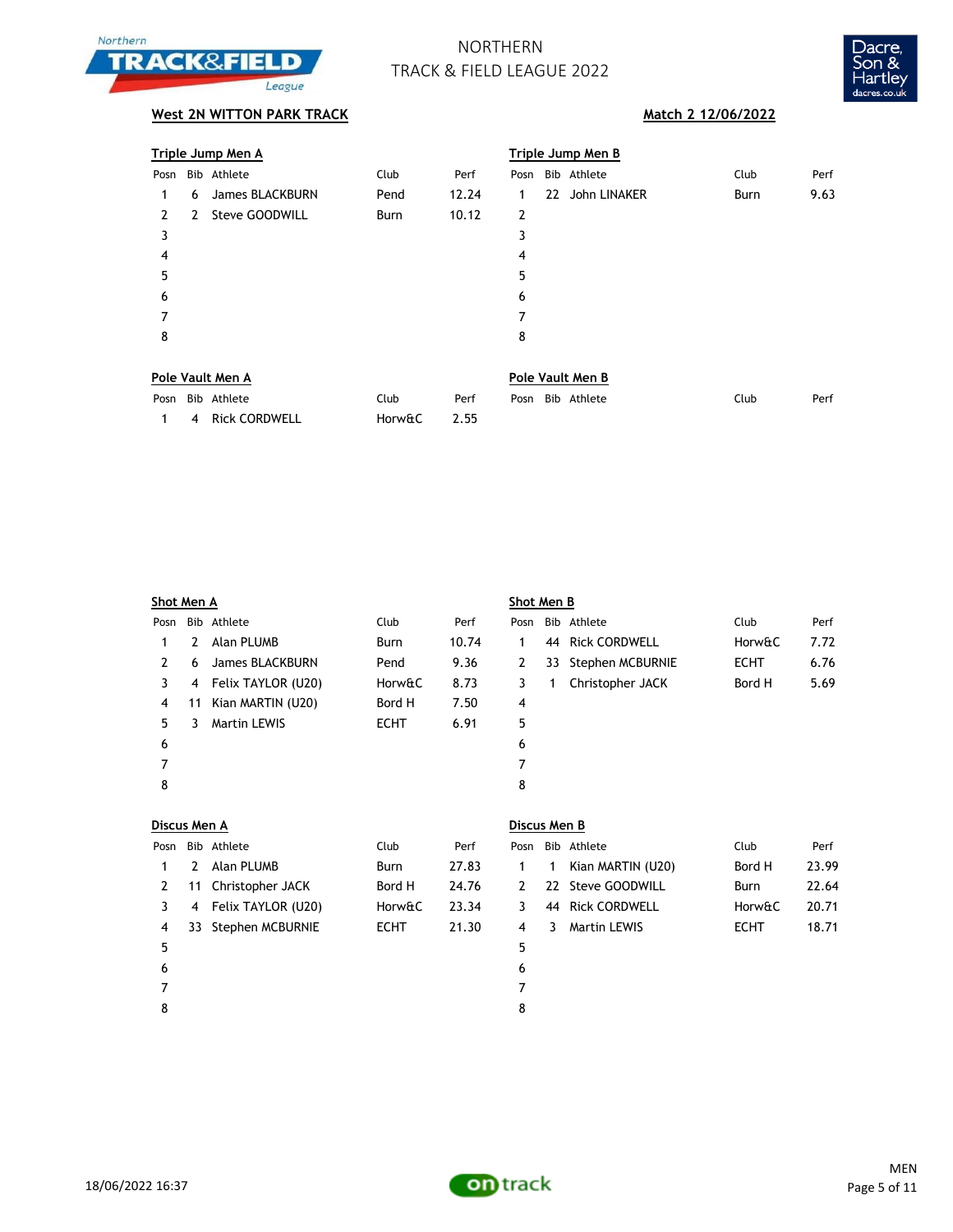



## **West 2N WITTON PARK TRACK Match 2 12/06/2022**

|              |               | Hammer Men A         |             |               | <b>Hammer Men B</b> |   |                      |             |       |  |  |
|--------------|---------------|----------------------|-------------|---------------|---------------------|---|----------------------|-------------|-------|--|--|
| Posn         |               | Bib Athlete          | Club        | Perf          | Posn                |   | Bib Athlete          | Club        | Perf  |  |  |
| 1            | 2             | Alan PLUMB           | Burn        | 36.96         | 1                   |   | 11 Kian MARTIN (U20) | Bord H      | 22.96 |  |  |
| $\mathbf{2}$ | 1             | Christopher JACK     | Bord H      | 35.80         | $\mathbf{2}$        | 3 | George LEWIS         | <b>ECHT</b> | 14.83 |  |  |
| 3            | 33            | <b>Martin LEWIS</b>  | <b>ECHT</b> | 18.93         | 3                   |   |                      |             |       |  |  |
| 4            | 4             | <b>Rick CORDWELL</b> | Horw&C      | 18.26         | 4                   |   |                      |             |       |  |  |
| 5            |               |                      |             |               | 5                   |   |                      |             |       |  |  |
| 6            |               |                      |             |               | 6                   |   |                      |             |       |  |  |
| 7            |               |                      |             |               | 7                   |   |                      |             |       |  |  |
| 8            |               |                      |             |               | 8                   |   |                      |             |       |  |  |
|              | Javelin Men A |                      |             | Javelin Men B |                     |   |                      |             |       |  |  |

|      | JAVEIIII MEII A |                    |             |       | JAVEIIII MEII D |  |                      |             |       |  |  |
|------|-----------------|--------------------|-------------|-------|-----------------|--|----------------------|-------------|-------|--|--|
| Posn |                 | Bib Athlete        | Club        | Perf  | Posn            |  | Bib Athlete          | Club        | Perf  |  |  |
| 1    |                 | Kian MARTIN (U20)  | Bord H      | 49.63 |                 |  | 33 Ethan SYKES (U17) | <b>ECHT</b> | 31.81 |  |  |
|      | 3               | Jacob TAYLOR       | <b>ECHT</b> | 38.04 | 2               |  | 22 John LINAKER      | Burn        | 27.65 |  |  |
| 3    | 4               | Felix TAYLOR (U20) | Horw&C      | 29.88 |                 |  | 44 Rick CORDWELL     | Horw&C      | 25.79 |  |  |
| 4    |                 | Alan PLUMB         | Burn        | 28.76 | 4               |  | 11 Christopher JACK  | Bord H      | 12.25 |  |  |
| 5.   | 5               | David BARLOW       | Kend        | 9.19  | 5               |  | 55 Stuart MCGURK     | Kend        | 8.77  |  |  |
| 6    | 6               | James BLACKBURN    | Pend        | 6.08  | 6               |  |                      |             |       |  |  |
| 7    |                 |                    |             |       | 7               |  |                      |             |       |  |  |
| 8    |                 |                    |             |       | 8               |  |                      |             |       |  |  |

### **4 x 100m Men A**

| Posn No. Club |   |             | <b>Runners</b>                                                    | Perf |
|---------------|---|-------------|-------------------------------------------------------------------|------|
|               | 4 | Horw&C      | Nathan HARGREAVES (U20) Joe BECKETT (U17) Omotoysi OSIJONWO (U20) | 49.5 |
|               |   | Burn        | Osasu AGHO-PETER (U20) Steve GOODWILL Robbie SMEDLEY (U17) Joshua | 52.2 |
|               | 5 | Kend        | David BARLOW Harry BOWEN (U20) Alasdair RUSSELL James BOWEN (U20) | 53.3 |
| 4             | 3 | <b>ECHT</b> | Joseph HUDAK George LEWIS Darren SMITH Stephen MCBURNIE           | 54.9 |
|               |   |             |                                                                   |      |
| 6             |   |             |                                                                   |      |
|               |   |             |                                                                   |      |
| 8             |   |             |                                                                   |      |

### **4 x 400m Men A**

| Posn No. Club |             | <b>Runners</b>                                                           | Perf    |
|---------------|-------------|--------------------------------------------------------------------------|---------|
|               | Burn        | John LINAKER Danny FLEMING Joshua WADDINGTON Osasu AGHO-PETER (1 04:02.3 |         |
|               | <b>ECHT</b> | Joseph HUDAK Ethan SYKES (U17) Dennis THOMAS George LEWIS                | 04:35.3 |
|               |             |                                                                          |         |
| 4             |             |                                                                          |         |
| 5             |             |                                                                          |         |
| 6             |             |                                                                          |         |
|               |             |                                                                          |         |

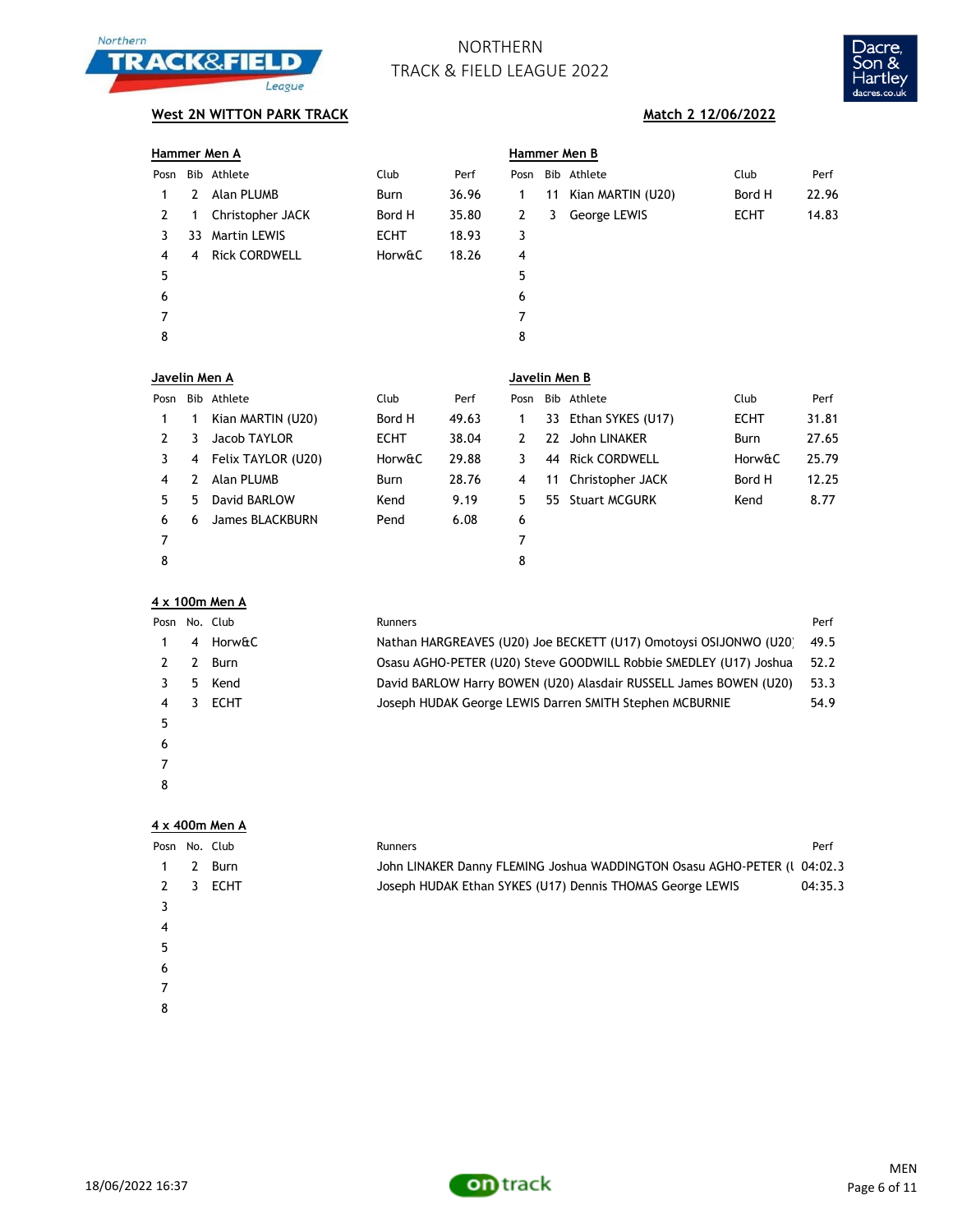



### **West 2N WITTON PARK TRACK**

# **Match 2 12/06/2022**

|   | 100m Women A |                         | Wind        |         | 100m Women B |      |    | Wind                              |             |         |     |
|---|--------------|-------------------------|-------------|---------|--------------|------|----|-----------------------------------|-------------|---------|-----|
|   |              | Posn No. Athlete        | Club        | Perf    |              | Posn |    | No. Athlete                       | Club        | Perf    |     |
| 1 | 5            | Lisa BARLOW (U20)       | Kend        | 12.9    | 665          | 1    | 44 | Blythe CORDWELL (U17)             | Horw&C      | 13.0    | 644 |
| 2 | 1            | Melissa BILLS (U20)     | Bord H      | 13.0    | 644          | 2    | 55 | Bella SPENSLEY (U17)              | Kend        | 13.3    | 584 |
| 3 | 2            | Lydia GUY (U20)         | Burn        | 13.2    | 603          | 3    | 66 | Ella ATKINS (U20)                 | Pend        | 13.6    | 527 |
| 4 | 4            | Annabel STEWART (U20)   | Horw&C      | 13.5    | 545          | 4    | 22 | Imogen FERGUSON (U20)             | Burn        | 14.0    | 457 |
| 5 | 3            | Hannah DAVIES (U20)     | <b>ECHT</b> | 13.7    | 509          | 5    |    | 33 Leigha MANSER (U17)            | <b>ECHT</b> | 14.1    | 440 |
| 6 | 6            | Kasie MITCHELL (U20)    | Pend        | 14.0    | 457          | 6    |    |                                   |             |         |     |
| 7 |              |                         |             |         |              | 7    |    |                                   |             |         |     |
| 8 |              |                         |             |         |              | 8    |    |                                   |             |         |     |
|   |              | 200m Women A            | Wind        |         |              |      |    | 200m Women B                      | Wind        |         |     |
|   |              | Posn No. Athlete        | Club        | Perf    |              |      |    | Posn No. Athlete                  | Club        | Perf    |     |
| 1 | 1            | Melissa BILLS (U20)     | Bord H      | 27.0    | 607          | 1    |    | 33 Hannah DAVIES (U20)            | <b>ECHT</b> | 28.2    | 502 |
| 2 | 3            | Sophie YATES            | <b>ECHT</b> | 27.3    | 579          | 2    |    | 66 Ella ATKINS (U20)              | Pend        | 29.7    | 388 |
| 3 | 4            | Isabella MERRITT (U20)  | Horw&C      | 27.4    | 570          | 3    |    | 44 Lena WEGRZYN (U17)             | Horw&C      | 30.1    | 361 |
| 4 | 6            | Kasie MITCHELL (U20)    | Pend        | 29.9    | 374          | 4    |    | 22 Tillie FERGUSON (U17)          | Burn        | 31.9    | 253 |
| 5 | 2            | Imogen FERGUSON (U20)   | Burn        | 30.2    | 354          | 5    |    | 11 Teressa MEDLEY                 | Bord H      | 45.5    |     |
| 6 |              |                         |             |         |              | 6    |    |                                   |             |         |     |
| 7 |              |                         |             |         |              | 7    |    |                                   |             |         |     |
| 8 |              |                         |             |         |              | 8    |    |                                   |             |         |     |
|   | 400m Women A |                         |             |         |              |      |    |                                   |             |         |     |
|   |              |                         |             |         |              |      |    | 400m Women B                      |             |         |     |
|   |              | Posn No. Athlete        | Club        | Perf    |              |      |    | Posn No. Athlete                  | Club        | Perf    |     |
| 1 | 3            | Lily MURPHY (U17)       | <b>ECHT</b> | 59.9    | 684          | 1    |    | 33 Lizzie GLOVER-JONES (U20) ECHT |             | 71.1    | 326 |
| 2 | 5            | Lisa BARLOW (U20)       | Kend        | 60.2    | 673          | 2    |    |                                   |             |         |     |
| 3 | 6            | Caitlin BOWDEN (U20)    | Pend        | 68.5    | 397          | 3    |    |                                   |             |         |     |
| 4 | 2            | Imogen FERGUSON (U20)   | Burn        | 69.5    | 369          | 4    |    |                                   |             |         |     |
| 5 |              |                         |             |         |              | 5    |    |                                   |             |         |     |
| 6 |              |                         |             |         |              | 6    |    |                                   |             |         |     |
| 7 |              |                         |             |         |              | 7    |    |                                   |             |         |     |
| 8 |              |                         |             |         |              | 8    |    |                                   |             |         |     |
|   |              | 800m Women A            |             |         |              |      |    | 800m Women B                      |             |         |     |
|   |              | Posn No. Athlete        | Club        | Perf    |              |      |    | Posn No. Athlete                  | Club        | Perf    |     |
| 1 | 3            | Imogen GUSH (U17)       | <b>ECHT</b> | 02:31.6 | 539          | 1    |    | 33 Alice CUNNINGHAM (U17)         | <b>ECHT</b> | 02:42.6 | 394 |
| 2 | 4            | Emma BRADLEY (U17)      | Horw&C      | 02:32.7 | 524          | 2    |    | 11 Teressa MEDLEY                 | Bord H      | 03:05.8 | 163 |
| 3 | 1            | Millie MCVITTIE         | Bord H      | 02:50.6 | 303          | 3    |    |                                   |             |         |     |
| 4 | 2            | Tanith-jade ELLIS (U20) | Burn        | 02:56.1 | 247          | 4    |    |                                   |             |         |     |
| 5 |              |                         |             |         |              | 5    |    |                                   |             |         |     |
| 6 |              |                         |             |         |              | 6    |    |                                   |             |         |     |
| 7 |              |                         |             |         |              | 7    |    |                                   |             |         |     |

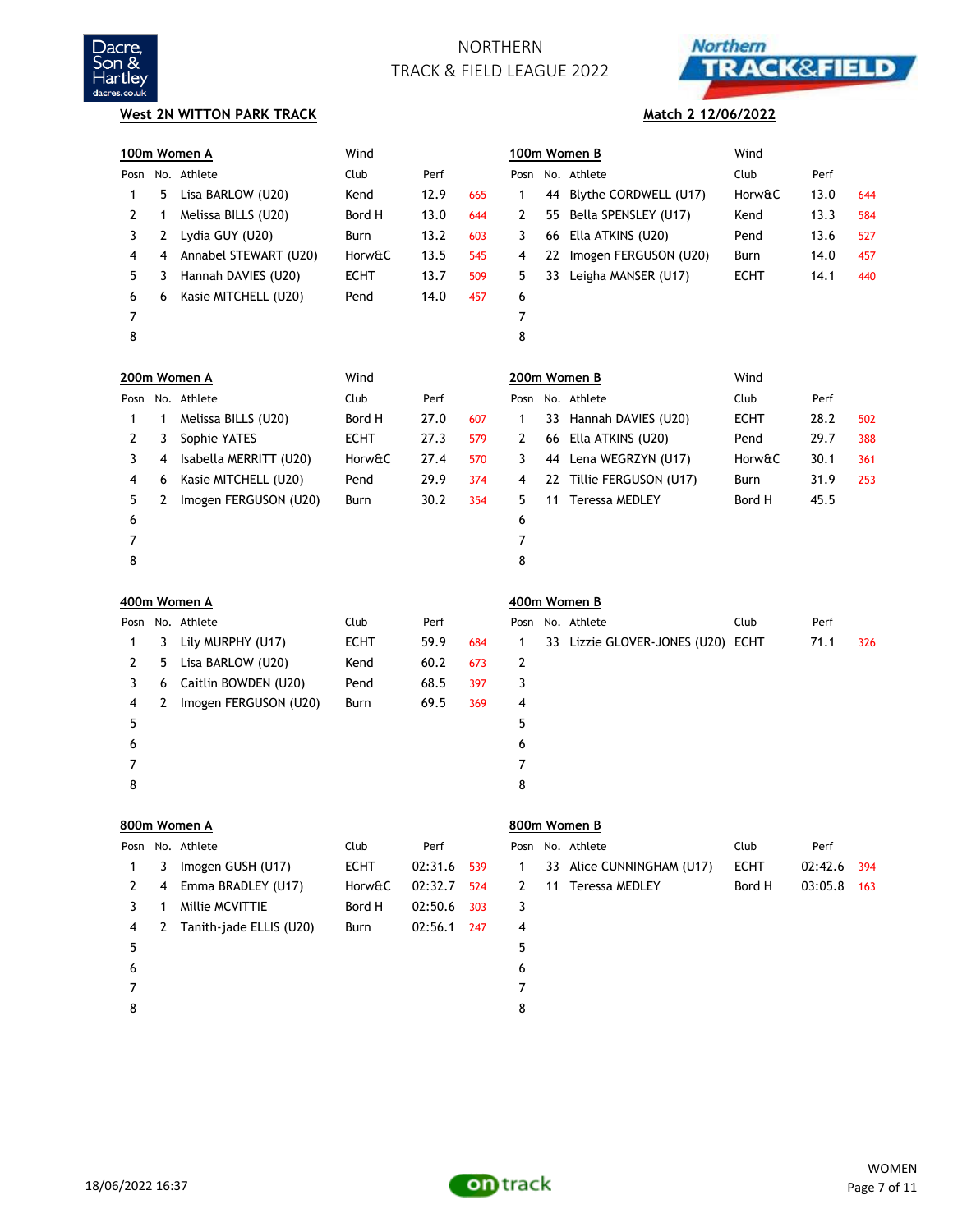



|              |   | 1500m Women A         |             |         |     |   |    | 1500m Women B                |             |         |     |
|--------------|---|-----------------------|-------------|---------|-----|---|----|------------------------------|-------------|---------|-----|
|              |   | Posn No. Athlete      | Club        | Perf    |     |   |    | Posn No. Athlete             | Club        | Perf    |     |
| 1            | 4 | Bethany REID (U20)    | Horw&C      | 05:09.6 | 559 | 1 |    | 44 Charlotte WILKINSON (U17) | Horw&C      | 05:33.7 | 404 |
| 2            | 1 | Millie MCVITTIE       | Bord H      | 05:42.3 | 355 | 2 | 33 | Megan LEWIS                  | <b>ECHT</b> | 06:11.2 | 214 |
| 3            | 3 | <b>Hayley SIMPSON</b> | <b>ECHT</b> | 06:02.3 | 253 | 3 | 11 | <b>Teressa MEDLEY</b>        | Bord H      | 06:51.5 | 76  |
| 4            | 6 | Caitlin BOWDEN (U20)  | Pend        | 06:03.8 | 246 | 4 |    | 66 Lynn BAKER                | Pend        | 08:48.4 |     |
| 5            |   |                       |             |         |     | 5 |    |                              |             |         |     |
| 6            |   |                       |             |         |     | 6 |    |                              |             |         |     |
| 7            |   |                       |             |         |     | 7 |    |                              |             |         |     |
| 8            |   |                       |             |         |     | 8 |    |                              |             |         |     |
|              |   | 3000m Women A         |             |         |     |   |    | 3000m Women B                |             |         |     |
|              |   | Posn No. Athlete      | Club        | Perf    |     |   |    | Posn No. Athlete             | Club        | Perf    |     |
| 1            | 3 | Aliesha SMITH (U20)   | <b>ECHT</b> | 11:24.0 | 514 | 1 |    | 33 Michelle VAUGHAN          | <b>ECHT</b> | 11:48.3 | 441 |
| 2            | 1 | <b>Teressa MEDLEY</b> | Bord H      | 12:51.5 | 275 | 2 |    |                              |             |         |     |
| 3            | 4 | Rebecca WARD          | Horw&C      | 13:10.3 | 233 | 3 |    |                              |             |         |     |
| 4            |   |                       |             |         |     | 4 |    |                              |             |         |     |
| 5            |   |                       |             |         |     | 5 |    |                              |             |         |     |
| 6            |   |                       |             |         |     | 6 |    |                              |             |         |     |
| 7            |   |                       |             |         |     | 7 |    |                              |             |         |     |
| 8            |   |                       |             |         |     | 8 |    |                              |             |         |     |
|              |   | 400m Hurdles Women A  |             |         |     |   |    | 400m Hurdles Women B         |             |         |     |
|              |   | Posn No. Athlete      | Club        | Perf    |     |   |    | Posn No. Athlete             | Club        | Perf    |     |
| 1            | 1 | Melissa BILLS (U20)   | Bord H      | 73.6    | 547 | 1 |    |                              |             |         |     |
| 2            | 3 | Megan LEWIS           | <b>ECHT</b> | 80.1    | 396 | 2 |    |                              |             |         |     |
| 3            | 2 | Imogen FERGUSON (U20) | Burn        | 81.5    | 365 | 3 |    |                              |             |         |     |
| 4            |   |                       |             |         |     | 4 |    |                              |             |         |     |
| 5            |   |                       |             |         |     | 5 |    |                              |             |         |     |
| 6            |   |                       |             |         |     | 6 |    |                              |             |         |     |
| 7            |   |                       |             |         |     | 7 |    |                              |             |         |     |
| 8            |   |                       |             |         |     | 8 |    |                              |             |         |     |
|              |   | 100m Hurdles Women A  | Wind        |         |     |   |    | 100m Hurdles Women B         | Wind        |         |     |
| Posn         |   | Athlete               | Club        | Perf    |     |   |    | Posn No. Athlete             | Club        | Perf    |     |
| 1            | 5 | Kira JONES (U17)      | Kend        | 15.7    | 737 | 1 |    | 55 Bella SPENSLEY (U17)      | Kend        | 19.5    | 403 |
| $\mathbf{2}$ | 1 | Natalie STAINTON      | Bord H      | 18.9    | 450 | 2 |    |                              |             |         |     |
| 3            |   |                       |             |         |     | 3 |    |                              |             |         |     |
| 4            |   |                       |             |         |     | 4 |    |                              |             |         |     |
| 5            |   |                       |             |         |     | 5 |    |                              |             |         |     |
| 6            |   |                       |             |         |     | 6 |    |                              |             |         |     |
| 7            |   |                       |             |         |     | 7 |    |                              |             |         |     |
| 8            |   |                       |             |         |     | 8 |    |                              |             |         |     |

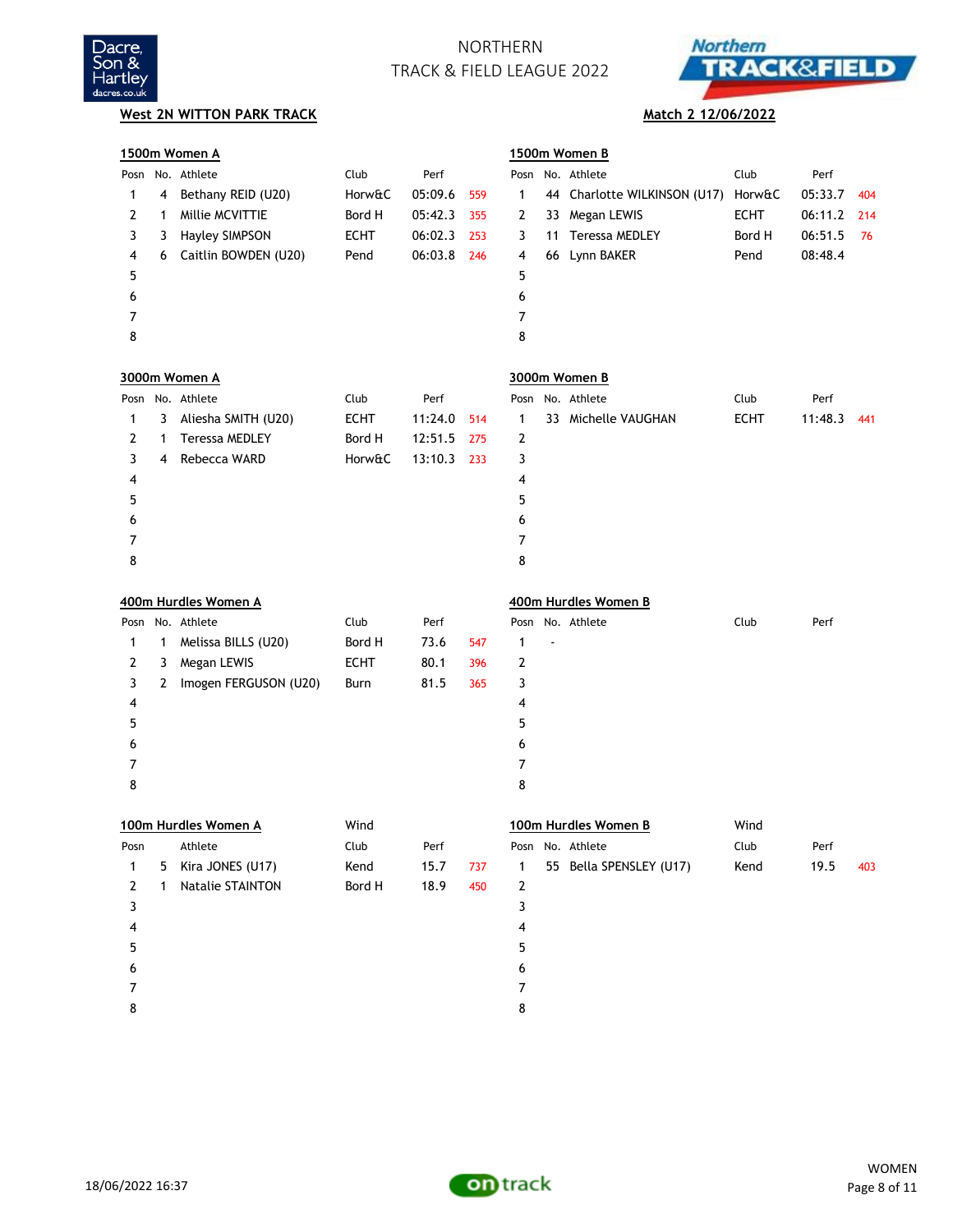



|      |    | 100m N/S Women A        | Wind        |      |     |      |    | 100m N/S Women B         | Wind        |      |     |
|------|----|-------------------------|-------------|------|-----|------|----|--------------------------|-------------|------|-----|
| Posn |    | No. Athlete             |             | Perf |     |      |    | Posn No. Athlete         | Club        | Perf |     |
| 1    | 98 |                         |             |      |     | 1    |    |                          |             |      |     |
| 2    |    |                         |             |      |     | 2    |    |                          |             |      |     |
| 3    |    |                         |             |      |     | 3    |    |                          |             |      |     |
| 4    |    |                         |             |      |     | 4    |    |                          |             |      |     |
| 5    |    |                         |             |      |     | 5    |    |                          |             |      |     |
| 6    |    |                         |             |      |     | 6    |    |                          |             |      |     |
| 7    |    |                         |             |      |     | 7    |    |                          |             |      |     |
| 8    |    |                         |             |      |     | 8    |    |                          |             |      |     |
|      |    |                         |             |      |     |      |    |                          |             |      |     |
|      |    | Long Jump Women A       |             |      |     |      |    | Long Jump Women B        |             |      |     |
| Posn |    | Bib Athlete             | Club        | Perf |     | Posn |    | Bib Athlete              | Club        | Perf |     |
| 1    | 1  | Melissa BILLS (U20)     | Bord H      | 4.56 | 588 | 1    | 22 | Imogen FERGUSON (U20)    | Burn        | 4.39 | 548 |
| 2    | 2  | Lydia GUY (U20)         | Burn        | 4.56 | 588 | 2    | 11 | <b>Natalie STAINTON</b>  | Bord H      | 4.25 | 515 |
| 3    | 3  | Amy STARKEY (U17)       | <b>ECHT</b> | 4.52 | 579 | 3    | 33 | Megan LEWIS              | <b>ECHT</b> | 3.82 | 415 |
| 4    | 6  | Kasie MITCHELL (U20)    | Pend        | 4.41 | 553 | 4    |    |                          |             |      |     |
| 5    | 5  | Lisa BARLOW (U20)       | Kend        | 3.67 | 381 | 5    |    |                          |             |      |     |
| 6    |    |                         |             |      |     | 6    |    |                          |             |      |     |
| 7    |    |                         |             |      |     | 7    |    |                          |             |      |     |
| 8    |    |                         |             |      |     | 8    |    |                          |             |      |     |
|      |    | High Jump Women A       |             |      |     |      |    | <b>High Jump Women B</b> |             |      |     |
| Posn |    | Bib Athlete             | Club        | Perf |     | Posn |    | Bib Athlete              | Club        | Perf |     |
| 1    | 1  | <b>Natalie STAINTON</b> | Bord H      | 1.30 | 424 | 1    | 33 | Megan LEWIS              | <b>ECHT</b> | 1.25 | 371 |
| 2    | 3  | Amy STARKEY (U17)       | <b>ECHT</b> | 1.25 | 371 |      |    |                          |             |      |     |

|      | Triple Jump Women A |                          |        |       |     |             | Triple Jump Women B |                         |        |      |     |  |
|------|---------------------|--------------------------|--------|-------|-----|-------------|---------------------|-------------------------|--------|------|-----|--|
| Posn |                     | Bib Athlete              | Club   | Perf  |     |             |                     | Posn Bib Athlete        | Club   | Perf |     |  |
|      |                     | 5 Kira JONES (U17)       | Kend   | 11.35 | 790 |             |                     | 4 Annabel STEWART (U20) | Horw&C | 9.76 | 614 |  |
|      |                     | 44 Blythe CORDWELL (U17) | Horw&C | 9.89  | 628 | $2^{\circ}$ |                     | 55 Bella SPENSLEY (U17) | Kend   | 9.56 | 591 |  |
|      |                     |                          |        |       |     | 3           |                     |                         |        |      |     |  |
| 4    |                     |                          |        |       |     | 4           |                     |                         |        |      |     |  |
| 5    |                     |                          |        |       |     | 5           |                     |                         |        |      |     |  |
| 6    |                     |                          |        |       |     | 6           |                     |                         |        |      |     |  |
|      |                     |                          |        |       |     |             |                     |                         |        |      |     |  |
| 8    |                     |                          |        |       |     | 8           |                     |                         |        |      |     |  |
|      |                     |                          |        |       |     |             |                     |                         |        |      |     |  |



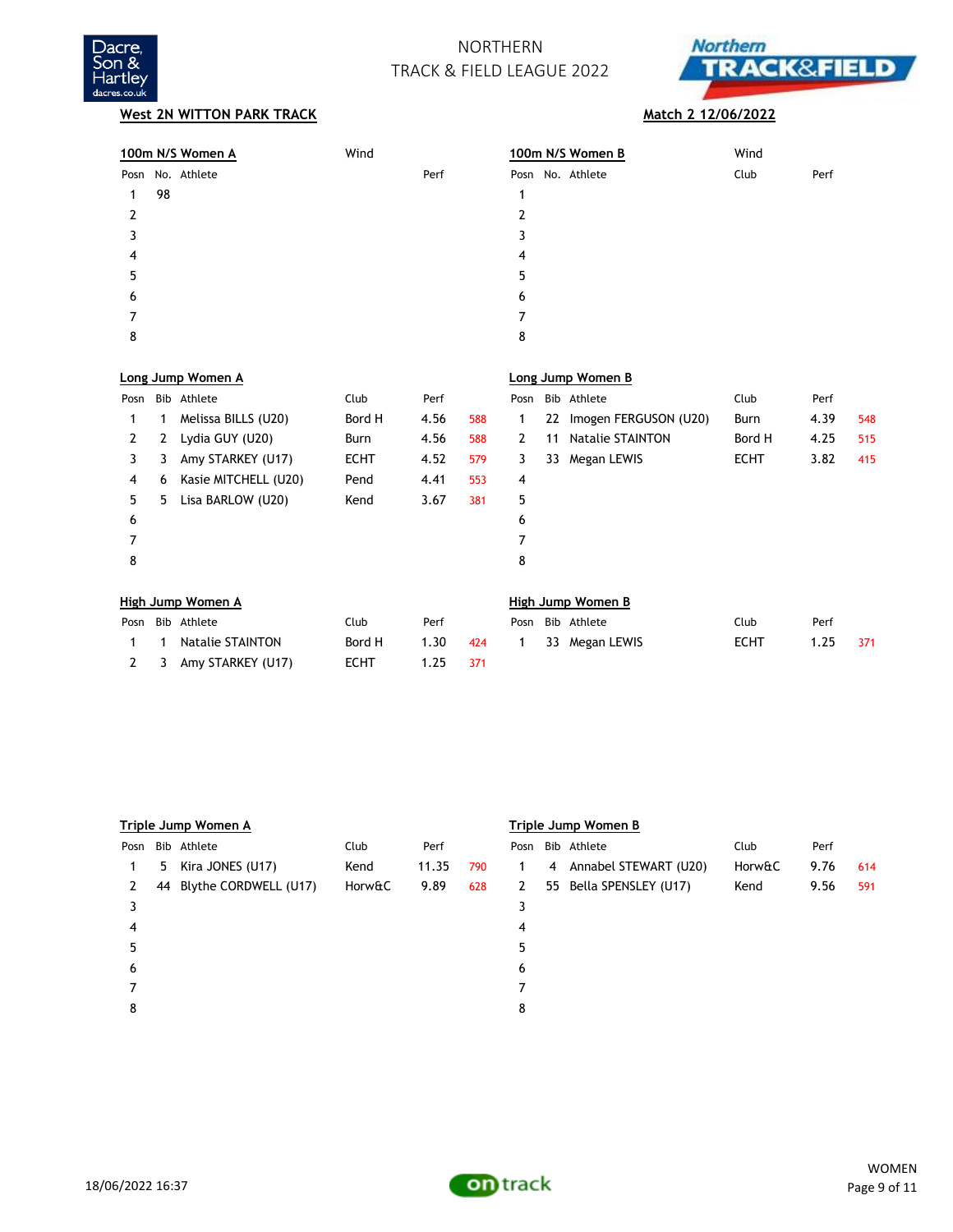



| Pole Vault Women A |    |                  |           | Pole Vault Women B |      |  |             |      |      |  |
|--------------------|----|------------------|-----------|--------------------|------|--|-------------|------|------|--|
|                    |    | Posn Bib Athlete | Club      | Perf               | Posn |  | Bib Athlete | Club | Perf |  |
|                    | 98 |                  | No Compet |                    |      |  |             |      |      |  |

|      |              | Shot Women A            |             |       |     |      |    | Shot Women B            |             |       |     |
|------|--------------|-------------------------|-------------|-------|-----|------|----|-------------------------|-------------|-------|-----|
| Posn |              | Bib Athlete             | Club        | Perf  |     | Posn |    | Bib Athlete             | Club        | Perf  |     |
| 1    | 1            | <b>Natalie STAINTON</b> | Bord H      | 8.01  | 545 | 1    |    | 66 Caitlin BOWDEN (U20) | Pend        | 6.16  | 389 |
| 2    | 6            | Lynn BAKER              | Pend        | 6.24  | 396 | 2    | 5  | Lisa BARLOW (U20)       | Kend        | 4.91  | 256 |
| 3    | 3            | Melanie LEE             | <b>ECHT</b> | 5.73  | 347 | 3    |    | 33 Hannah DAVIES (U20)  | <b>ECHT</b> | 4.59  | 215 |
| 4    | 55           | Lisa NORTON             | Kend        | 5.36  | 308 | 4    |    |                         |             |       |     |
| 5    | 2            | Helen GOODWILL          | Burn        | 5.21  | 291 | 5    |    |                         |             |       |     |
| 6    |              |                         |             |       |     | 6    |    |                         |             |       |     |
| 7    |              |                         |             |       |     | 7    |    |                         |             |       |     |
| 8    |              |                         |             |       |     | 8    |    |                         |             |       |     |
|      |              | Discus Women A          |             |       |     |      |    | Discus Women B          |             |       |     |
| Posn |              | Bib Athlete             | Club        | Perf  |     | Posn |    | Bib Athlete             | Club        | Perf  |     |
| 1    | $\mathbf{2}$ | Helen GOODWILL          | Burn        | 20.15 | 503 | 1    | 44 | Emma BRADLEY (U17)      | Horw&C      | 12.34 | 305 |
| 2    | 6            | Lynn BAKER              | Pend        | 19.76 | 495 | 2    | 22 | Tillie FERGUSON (U17)   | Burn        | 11.69 | 282 |
| 3    | 4            | Annabel STEWART (U20)   | Horw&C      | 16.32 | 418 | 3    |    | 33 Lynne LOCKHART       | ECHT        | 11.18 | 262 |
| 4    | 5.           | <b>Lisa NORTON</b>      | Kend        | 14.79 | 379 | 4    | 55 |                         | Kend        | 8.87  | 139 |
| 5.   | 3            | Melanie LEE             | <b>ECHT</b> | 14.62 | 374 | 5    |    |                         |             |       |     |
| 6    |              |                         |             |       |     | 6    |    |                         |             |       |     |
| 7    |              |                         |             |       |     | 7    |    |                         |             |       |     |
| 8    |              |                         |             |       |     | 8    |    |                         |             |       |     |

|      |   | Hammer Women A        |             |       |     |   | Hammer Women B    |             |       |     |
|------|---|-----------------------|-------------|-------|-----|---|-------------------|-------------|-------|-----|
| Posn |   | Bib Athlete           | Club        | Perf  |     |   | Posn Bib Athlete  | Club        | Perf  |     |
| 1    | 4 | Blythe CORDWELL (U17) | Horw&C      | 32.05 | 631 | 1 | 33 Lynne LOCKHART | <b>ECHT</b> | 22.46 | 489 |
| 2    | 3 | Melanie LEE           | <b>ECHT</b> | 27.97 | 574 | 2 |                   |             |       |     |
| 3    | 6 | Lynn BAKER            | Pend        | 20.58 | 457 | 3 |                   |             |       |     |
| 4    |   | Helen GOODWILL        | <b>Burn</b> | 20.10 | 449 | 4 |                   |             |       |     |
| 5.   | 5 | Lisa NORTON           | Kend        | 11.72 | 277 | 5 |                   |             |       |     |
| 6    |   |                       |             |       |     | 6 |                   |             |       |     |
| 7    |   |                       |             |       |     | 7 |                   |             |       |     |
| 8    |   |                       |             |       |     | 8 |                   |             |       |     |

|    | Posn Bib Athlete    | Club | Perf  |       |
|----|---------------------|------|-------|-------|
|    | 1 33 Lynne LOCKHART | ECHT | 22.46 | - 489 |
|    |                     |      |       |       |
| ્ર |                     |      |       |       |